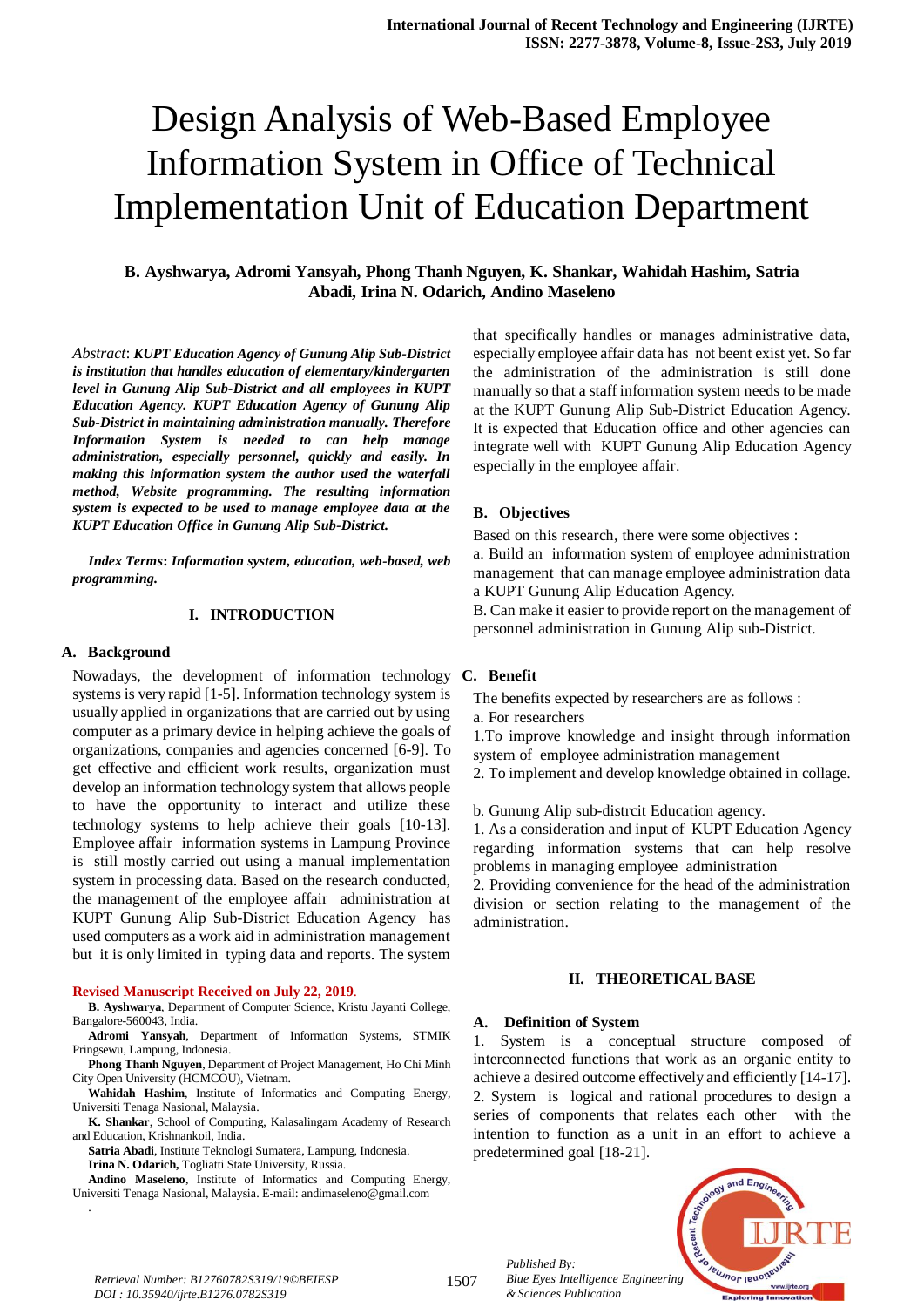#### **B. Definition of Information**

1. Information is data that has been printed / processed into a very meaningful form to the recipient and is a true value or understood in the actions or current or further decision [22-25].

2. Information consisted of obtained and processed data or vice versa that was used for explanation, description or as basic in making prediction or making decision [26-29].

#### **C. Definition of Information**

Information System is a combination of human, facilities or technological tools, media, procedures and controls that intend to organize important communication networks [30-33], process certain and routine transactions, assist internal and external management and users and provide the basis for appropriate decision making [34-37].

Besides that, Information System is ways that are organized to collect, enter, process, and store data and ways that are organized to store, manage, control and report information in such a way so the organization can achieve its intended purpose [38-41].

## **D. Definition of PHP**

PHP is a script-shaped language that is placed on a server and processed on the server. The results will be sent to the client, where the user uses the browser. PHP is known as a scripting language, which integrates with HTML tags, it can be executed on a server, and can be used to create dynamic web pages such as Active Server Pages (ASP) or Java Server Pages (JSP). PHP is an open source software. Well, this is what distinguishes ASP from PHP.

## **E. Definition of MySQL**

MySQL is is a relationship database software (Relational Database Management System or RDBMS), like ORACLE, Postgresql, MS SQL, and others. MySQL AB calls its product the most popular open source database in the world. Based on research, the Web platform, and both for the open source and general categories, MySQL is the most widely used database. According to the company's developer, MySQL has been installed on about 3 million computers. Tens of hundreds of thousands of sites relying on MySQL work in day and night pumping data for their visitors.

## **F. Definition of Web**

.

Web is a method for displaying information on the Internet, both in the form of text, figures, sounds and interactive videos and has the advantage of linking one document with another document (hypertext) that can be accessed through a browser [42-47]. While according to its definition, Web is a dissemination of information through the Internet [48-51]. Actually, between www (the world wide web) and the web are the same because most people abbreviate www as web only [52-57]. The web is an inseparable thing from the Internet world. Through the web, every internet user can access information on a website that is not only text, but also can be in the form of figure, sound, film, animation, etc [57-60]. Actually, the web is a collection of documents that is widely

shared on several computer servers located in all places in the world and the boundaries become one network through a network called the Internet [61-65].

## **G. Waterfall Method**

The method used in this study was Waterfall, this model is the most widely used model by software developers. In accordance with the name waterfall, the stages in this model are arranged in stages, each step in this model is done sequentially. The SDLC model used is waterfall.

## **III. RESEARCH METHODOLOGY**

#### **A. Requirement Analysis**

This stage is analyzing the current system and analyzing the needs of the Information System [66-70] KUPT Gunung Ali Sub-District Education Agency.

#### **B. System Design**

This stage is illustrating the design of the employee affair information system that will be created at the KUPT Gunung Alip Sub-District Education Agency about what should be done and how to configure the appearance. This stage helps in specifying hardware and system requirements and defining the overall system architecture.

#### **C. Implementation**

In this stage programming was carried out [71-74]. Creating software at KUPT Gunung Alip Education Agency for employee affair information system that was broken down into small modules which will be combined in the next stage. In addition, at this stage an examination of the module was made, whether it has fulfilled the expected function or not.

## **D. Integration & Testing**

At this stage, the modules were combined and tested [75-78]. It was done to find out whether the software created is in accordance with the design and has no errors or not.

## **E. Operation & Maintenance**

This stage is the last stage in the waterfall model. The finished software was run and carried out the maintenance. Maintenance consisted of fixing errors that were not found in the previous stages. Improvement of system unit implementation and improvement of system services as new requirements.

#### **IV. DESIGN ANALYSIS**

## **A. Design Analysis**

System Design can be defined as illustration, design and sketch or maintenance from some separated elements as illustration, design and sketch or maintain from some separated elements into a unified function unity. Based on the results of the study the author tried to give a design that refers to the design of information systems at the staff of the KUPT Gunung Alip Sub-District Education Agency.



*Retrieval Number: B12760782S319/19©BEIESP DOI : 10.35940/ijrte.B1276.0782S319*

*Published By: Blue Eyes Intelligence Engineering & Sciences Publication*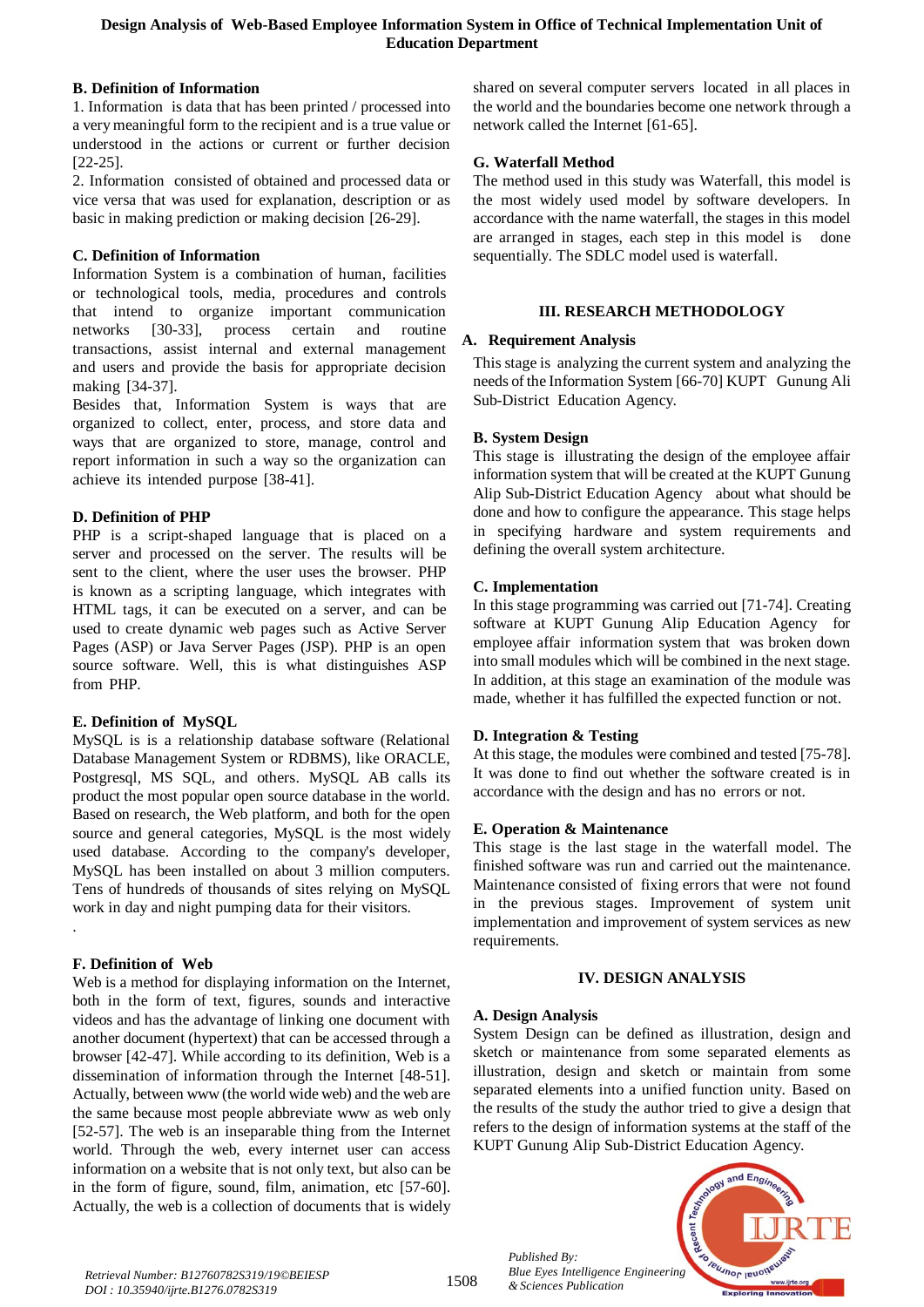#### **B. Context Diagram**

Design of Civil Service Information System at KUPTD Education Gunung Alip Sub-district, Tanggamus District by creating a system flowchart that configurates how the personnel information system at the Office of the Technical Implementation Unit of the Gunung Alip Sub-District Agency in Tanggamus District. Before the computerized system and how the design of the development system continued by creating a diagram Context .

## **III. WEBSITE IMPLEMENTATION**

Figure 1 shows Web Program. It is a full display page on the application program created at the KUPT Gunung Alip.



Figure 1. Web Program

Figure 2 shows header. Header is the main part in the application program that is the title / name of the application program at the Gunung Alip District Office on the website.



Figure 3 shows content. This section is part of the content that discusses the KUPT Gunung Alip Sub-Distrcit.



Figure 3. Content

Footer is the last part in the application program created. This section describes the identity and year of manufacture in the application program. User can directly access the application program at KUPT Gunung Alip Sub-District and can interact directly with the related data, especially in the employee affair.

#### **IV. CONCLUSION**

Based on the results of the Website-Based Information System Design at the Office of the Technical Implementation Unit (KUPT) Gunung Alip Sub-District Education Office, Tanggamus District, it can be concluded :

1. With the existence of website application program it is expected that users can easily and quickly find out about information about Gunung Alip Sub-District KUPT Education Agency that is conducive and effective in improving the quality of education, especially in the employee affair .

2. KUPT Data can be monitored. KUPT data of the Education Office through the Website, so that the data / news that is still new can always be updated and summarized into the website.

3. Teacher and Civil Servants especially in the Gunung Alip Sub-District can always access information relating to employment policies

#### **REFERENCES**

- [1]. Bochkareva, T. N., Drozdov, V. A., Akhmetshin, E. M., Prikhodko, A. N., Gorbenko, A. V., & Zakieva, R. R. (2018). Improving Information and Technical Support of HR Management System in the Educational Establishment. Paper presented at the Proceedings of the 31st International Business Information Management Association Conference - Innovation Management and Education Excellence through Vision 2020, 3582-3589.
- [2]. Akhmetshin, E., Ilyina, I., Kulibanova, V., & Teor, T. (2019). Special aspects of master data-based integrated management of region reputation in modern IT environment. Paper presented at the IOP Conference Series: Materials Science and Engineering, 497(1) doi:10.1088/1757-899X/497/1/012022
- [3]. Atova, A. Z., Sitdikov, F. F., & Klychova, G. S.  $(2018)$ . Reporting in the area of sustainable development with information technology application. Management Science Letters, 8(7), 785-794. doi:10.5267/j.msl.2018.5.008
- [4]. Sychugov, A. A., Akhmetshin, E. M., Grishin, V. M., Shpakova, R. N., & Plotnikov, A. V. (2019). Algorithm determine trust value to the distributed information systems elements. Journal of Mechanical Engineering Research and Developments, 42(2), 6-9. doi:10.26480/jmerd.02.2019.06.09.
- [5]. Satria Abadi, Akmal Hawi, Akla, Ihsan Dacholfany, Miftachul Huda, Kamarul Shukri Mat Teh, Jaki Walidi, Wahidah Hashim, Andino Maseleno, Identification of Sundep, Leahopper and Fungus of Paddy by using Fuzzy SAW Method, International Journal of Pharmaceutical Research, Volume 11, Issue 1, January - March 2019.
- [6]. Andino Maseleno, Miftachul Huda, Kamarul Azmi Jasmi,Bushrah Basiron, Ismail Mustari, Abdul Ghaffar Don, Roslee bin Ahmad, Hau-Kashyap Approach for Student's Level of Expertise, Egyptian Informatics Journal, Elsevier, Vol. 20, Issue 1, March 2019, pp. 27-32.

[7]. Liang Zhou, Hesam Kamyab, Aravindhan Surendar, Andino Maseleno, Aygul Z. Ibatova, Shreeshivadasan Chelliapan, Nima Karachi, Zohreh Parsaee, Novel Z-scheme composite Ag2CrO4/NG/polyimides as high performance nano catalyst for photoreduction of CO2: Design, fabrication,

and Photobiology A: Chemistry, Elsevier, Volume 368, 1 January 2019, pp 30-40.

*Published By:*

*& Sciences Publication* 

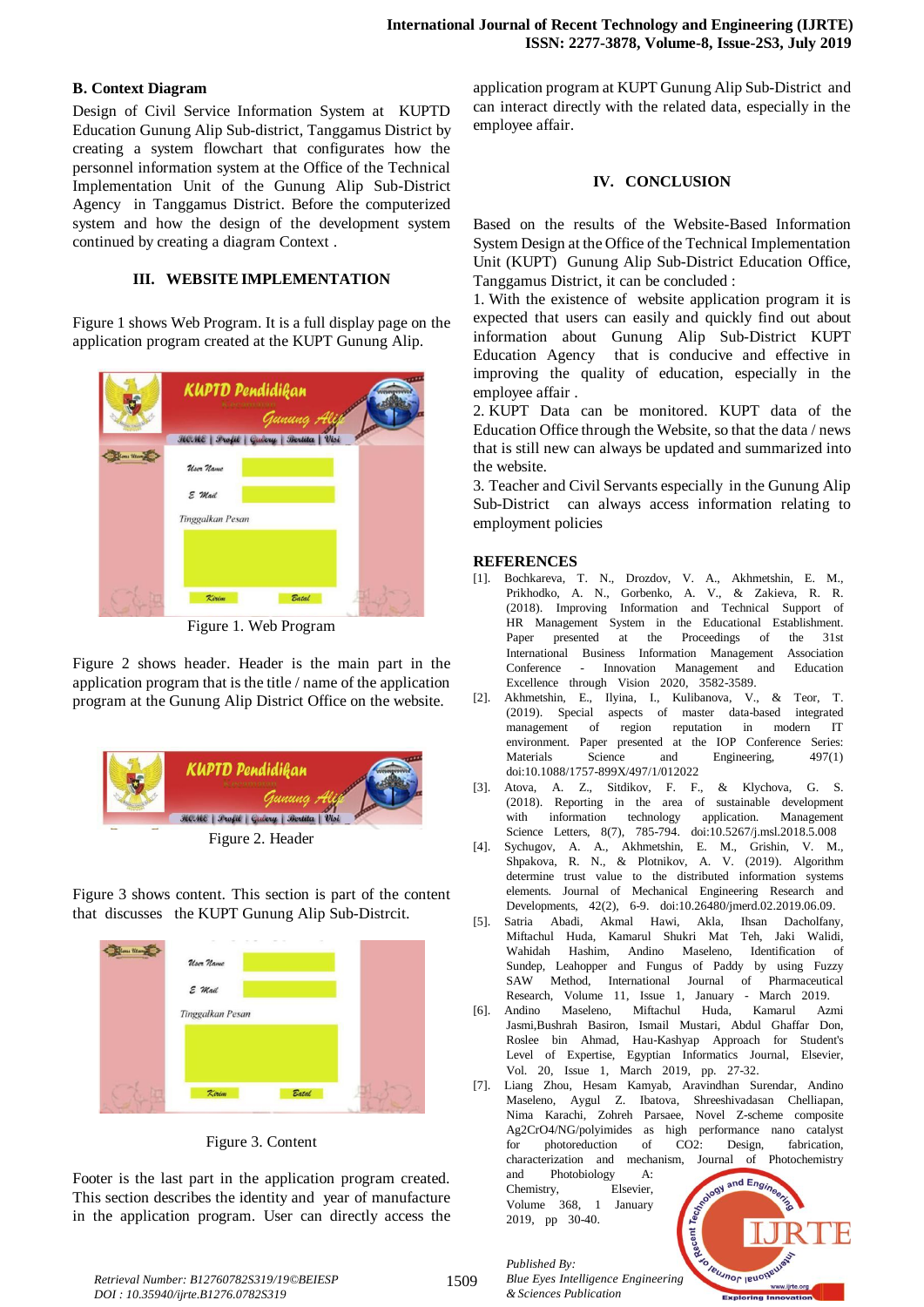#### **Design Analysis of Web-Based Employee Information System in Office of Technical Implementation Unit of Education Department**

- [8]. Muhamad Rusliyadi, Azaharaini bin Hj. Mohd. Jamil, Marini Othman, Andino Maseleno, Ratna Tri Kumalasari, Agricultural Extension Policy, Agricultural Growth and Poverty Reduction in Indonesia, International Journal of Engineering and Technology (UAE), Vol. 7, No. 4, 2018, pp. 5539-5550.
- [9]. Gunawan Budiyanto, Sri Ipnuwati, Sayyid Azam Al Gifari, Miftachul Huda, Burhanuddin Jalal, Aliza Abdul Latif, Andino Maseleno, April Lia Hananto, Web based expert system for diagnosing disease pest on banana plant, International Journal of Engineering and Technology(UAE), Vol. 7, No. 4, 2018, pp. 4715-4721.
- [10]. Elisabet Yunaeti Anggraeni, Pardimin, Ihsan Dacholfany, Akla, Miftachul Huda, Kamarul Shukri Mat Teh, Aminudin Hehsan, Juhazren Junaidi, Farahwahida Mohd Yusof, Hafiza Abas, Mohd Fauzi Abu Husin, Dina Apriani, Aliza Abdul Latif, Andino Maseleno, Modelling effectivenes of IS learning methodology with AHP method, International Journal of Engineering and Technology(UAE), Vol. 7, No. 4, 2018, pp. 4708-4714.
- [11]. Aditya Mulawarman, Ajat Sudrajat, Nedi Hendri, Karnawi Kamar, Dedi Mulyadi, Gunawan Budiyanto, Miftachul Huda, Aliza Abdul Latif, Andino Maseleno, FMADM for determining superior commodity at agroindustry area, International Journal of Engineering and Technology(UAE), Vol. 7, No. 4, 2018, pp. 4667-4673.
- [12]. Aprianti Putri Sujana, Andri Sahata Sitanggang, Andino Maseleno, Application of E-Transport through Android-Based Ticketing Applications, Journal of Advanced Research in Dynamical and Control Systems, Issue 13-Special Issue, 2018, pp. 1347-1356.
- [13]. Pardimin, Apriadi, Widhiya Ninsiana, M. Ihsan Dacholfany, Karnawi Kamar, Kamarul Shukri Mat Teh, Miftachul Huda, April Lia Hananto, Muhammad Muslihudin, K. Shankar, Natalia V. Kamenez, Andino Maseleno, Developing Multimedia Application Model for Basic Mathematics Learning, Journal of Advanced Research in Dynamical and Control Systems, Issue 14-Special Issue, 2018, pp. 1347-1356.
- [14]. Natalia V. Kamenez, Olga Igorevna Vaganova, Zhanna Venediktovna Smirnova, Marina Nikolaevan Bulayeva, Ekaterina Andreevna Kuznetsova, Andino Maseleno, Experience of the use of electronic training in the educational process of the Russian higher educational institution, International Journal of Engineering and Technology(UAE), Vol. 7, No. 4, pp. 4085-4089, 2018.
- [15]. Olga Igorevna Vaganova, Ludmila N. Zanfir, Zhanna Venediktovna Smirnova, Elena Aleksandrovna Chelnokova, Svetlana Nikolaevna Kaznacheeva, Andino Maseleno, On the linguistic training of future teachers of unlike specialties under the conditions of Russian professional education, International Journal of Engineering and Technology(UAE), Vol. 7, No. 4, pp. 4090-4095, 2018.
- [16]. Olga Igorevna Vaganova, Natalia V. Kamenez, Vinnikova Irinia Sergeevna, Ekaterina Vladimirovna Vovk, Zhanna Venediktovna Smirnova, Andino Maseleno, Possibilities of information technologies to increase quality of educational services in Russia, International Journal of Engineering and Technology(UAE), Vol. 7, No. 4, pp. 4096-4102, 2018.
- [17]. Zhanna Venediktovna Smirnova, Ludmila N. Zanfir, Olga Igorevna Vaganova, Natalia Vasilevna Bystrova, Nina Vladimirovna Frolova, Andino Maseleno, WorldSkills as means of improving quality of pedagogical staff training, International Journal of Engineering and Technology(UAE), Vol. 7, No. 4, pp. 4103-4108, 2018.
- [18]. Abdul Hamid, Ajat Sudrajat, Razaleigh Muhamat Kawangit, Abdul Ghafar Don, Miftachul Huda, Burhanuddin Jalal, Wahyu Akbar, Azura Onn, Andino Maseleno, Determining basic food quality using SAW, International Journal of Engineering and Technology(UAE), Vol. 7, No. 4, pp. 3548-3555, 2018.
- [19]. Noca Yolanda Sari, Miftachul Huda, Kamarul Shukri Mat Teh, Anggia Sari, Ramona Ramli, Andino Maseleno, Decision support system for determining chili plant using fuzzy multiple attribute decision making, International Journal of Engineering and Technology(UAE), Vol. 7, No. 4, pp. 3556-3562, 2018.
- [20]. Oktafianto, Ajat Sudrajat Kawangit, Razaleigh Muhamat Kawangit, Abdul Ghafar Don, Miftachul Huda, Amel Dhea Saputri,Aliza Abdul Latif, Andino Maseleno, Determining housing location using weighted product, International Journal of Engineering and Technology(UAE), Vol. 7, No. 4, pp. 3563-3568, 2018.
- [21]. Satria Abadi, Miftachul Huda, Kamarul Shukri Mat Teh, Zulkiflee Haron, Mohd. Nasir Ripin, Aminudin Hehsan, Shamsul Sarip, Muhamad Rafiqi Hehsan, Musfika Amrullah, Andino Maseleno, Hazard Level of Vehicle Smoke by Fuzzy Multiple Attribute Decision Making with Simple Additive Weighting Method, International Journal of Pharmaceutical Research, Vol. 10, Issue 4, 2018.
- [22]. Fauzi, Miftachul Huda, Kamarul Shukri Mat Teh, Zulkiflee Haron, Mohd. Nasir Ripin, Aminudin Hehsan, Hafiza Abas, Muhamad Rafiq, July Irawan, Satria Abadi, Andino Maseleno, The Design of Fuzzy Expert System Implementation for Analyzing Transmissible Disease of Human, International Journal of Pharmaceutical Research, Vol. 10, Issue 4, 2018.
- [23]. Mohamed Elhoseny, K. Shankar, S.K. Lakshmanaprabu, Andino Maseleno, N. Arunkumar, Hybrid Optimization with Cryptography Encryption for Medical Image Security in Internet of Things, Neural Computing and Applications, Springer, October 2018, pp. 1-15.
- [24]. E. Laxmi Lydia, P. Krishna Kumar, K. Shankar, S.K. Lakshmanaprabu, R.M. Vidhyavathi, Andino Maseleno, Charismatic Document Clustering through Novel K-Means Non-negative Matrix Factorization (KNMF) Algorithm using Key Phrase Extraction, International Journal of Parallel Programming, Springer, 2018, pp. 1-19.
- [25]. K. Shankar, S.K. Lakshmanaprabu, Deepak Gupta, Andino Maseleno, Victor Hugo C. De Albuquerque, Optimal feature-based<br>multi-kernel  $\text{SVM}$  approach for thyroid disease classification, The Journal of Supercomputing, Springer, Vol. 74, no. 259, 2018, pp. 1-16.
- [26]. M. Miftakul Amin, Adi Sutrisman, Deris Stiawan, Andino Maseleno, Design Restful WebService of National Population Database for supporting E-health interoperability service, Journal of Theoretical and Applied Information Technology, vol. 96, issue  $15$ , 2018.
- [27]. A.H. Motlagh, S.V. Klyuev, Aravindhan Surendar, Aygul Z. Ibatova, Andino Maseleno, Catalytic Gasification of Oil Sludge with Calcined Dolomite, Petroleum Science and Technology, Taylor and Francis, pp. 1-5, 2018.
- [28]. Aravindhan Surendar, Alireza Bozorgian, Andino Maseleno, Lubov K. Ilyashenko, Meysam Najafi, Oxidation of Toxic Gases via Ge-B36N36 and Ge-C72 Nanocages as Potential Calaysts, Inorganic Chemistry Communications, Elsevier, Vol. 96, October 2018, pp. 206-210.
- [29]. Abdolhamid Namdarian, Amin Goljanian Tabrizi, Andino Maseleno, Abdolkhaled Mohammadi, Seyyed Ebrahim Mossavifard, One step synthesis of rGO-Ni3S2 nano-cubes composite for high-performance supercapacitor electrodes, International Journal of Hydrogen Energy, Elsevier, vol. 43, Issue 37, 13 September 2018, pp.17780-17787.
- [30]. Aravindhan Surendar, Lina G. Akhmetov, Lubov K. Ilyashenko, Andino Maseleno, Vahid Samavatian, Effect of thermal cycle loadings on mechanical properties and thermal conductivity of a porous lead-free solder joint, IEEE Transactions on Components, Packaging, Manufacturing Technology, 2018, pp. 1769-1776.
- [31]. Aravindhan Surendar, Vahid Samavatian, Andino Maseleno, Aygul Z. Ibatova, Majid Samavatian, Effect of solder layer thickness of thermo-mechanical reliability of a power electronic system, Journal of Material Science: Materials in Electronics, Springer, September 2018, Volume 29, Issue 17, pp. 15249-15258.
- [32]. Majid Samavatian, Lubov K. Ilyashenko, Aravindhan Surendar, Andino Maseleno, Vahid Samavatian, Effect of System Design on Fatigue Life of Solder Joints in BGA Packages Under Vibration at Random Frequencies, Journal<br>of Electronic Materials,<br>November 2018, Volume<br>47, Issue 11, pp.<br>6781-6790.<br>Ilgar Javanobic of Electronic Materials, November 2018, Volume 47, Issue 11, pp.
- 6781-6790. [33]. Ilgar Javanshir, Andino

*& Sciences Publication* 

*Published By:*



*Retrieval Number: B12760782S319/19©BEIESP DOI : 10.35940/ijrte.B1276.0782S319*

1510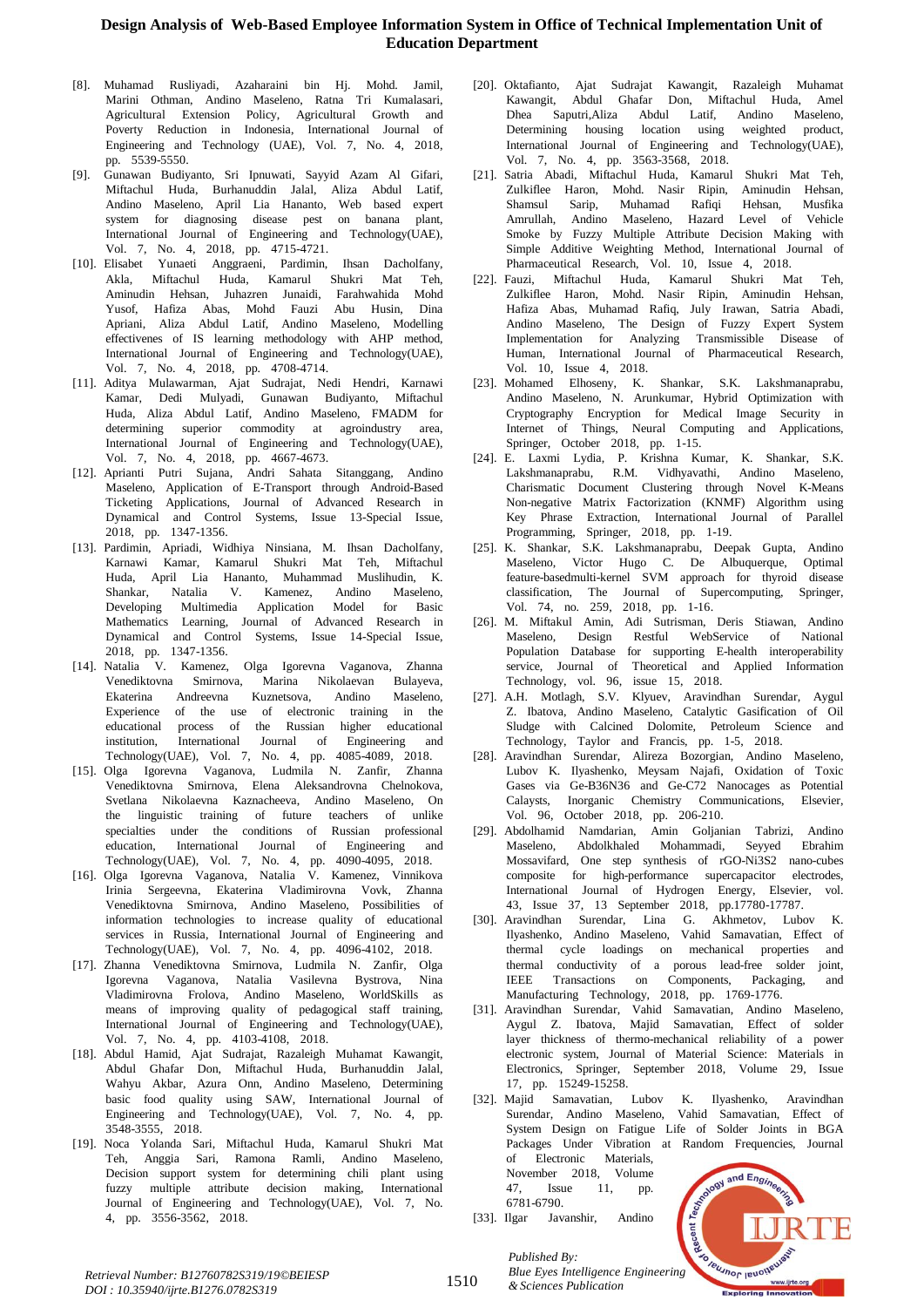Maseleno, Shahin Tasoujian, Majid Oveisi, Optimization of suspension system of heavy off-road vehicle for stability enhancement using integrated anti-roll bar and coiling spring mechanism, Journal of Central South University, September 2018, Volume 25, Issue 9, pp 2289–2298.

- [34]. Andino Maseleno, Alicia Y.C. Tang, Moamin A. Mahmoud, Marini Othman, K. Shankar, Big Data and E-Learning in Education, International Journal of Computer Science and Network Security, 2018, Vol. 18, No. 5, pp. 171- 174.
- [35]. Muhammad Assahubulkahfi, Yahaya Md. Sam, Andino Maseleno, Miftachul Huda, LQR Tuning by Particle Swarm Optimization of Full Car Suspension System, International Journal of Engineering and Technology(UAE), Vol. 7, No. 2.13, 2018, pp. 328-331.
- [36]. Dwi Kurniasih Kamarul Azmi Jasmi, Bushrah Basiron, Miftachul Huda, Andino Maseleno, The uses of fuzzy logic method for finding agriculture and livestock value of potential village. International Journal of Engineering and Technology(UAE), Vol. 7, No. 3, 2018, pp. 1091-1095.T
- [37]. Hana Adela, Kamarul Azmi Jasmi, Bushrah Basiron, Miftachul Huda, Andino Maseleno, Selection of Dancer Member using Simple Additive Weighting, International Journal of Engineering and Technology(UAE), Vol. 7, No. 3, 2018, pp. 1096-1107.
- [38]. Tri Susilowati, M. Ihsan Dacholfany, Sudirman Aminin, Afiful Ikhwan, Badlihisham Mohd. Nasir, Miftachul Huda, Adi Prasetyo, Andino Maseleno, Fiqih Satria, Sri Hartati, Wulandari, Getting Parents Involved in Child's School: Using Attendance Application System based on SMS Gateway, International Journal of Engineering and Technology(UAE), Vol. 7, No. 2.27, 2018, pp. 167-174.
- [39]. Andino Maseleno, Alicia Y.C. Tang, Moamin A. Mahmoud, Marini Othman, Suhendi Saputra, Muhamad Muslihudin, Fuzzy AHP Method to Determine Headache Types based on Symptoms, Investigacion Clinica, Vol. 58,  $\overline{N}$  1, 2017.
- [40]. Andino Maseleno, Miftachul Huda, Maragustam Siregar, Roslee Ahmad, Aminudin Hehsan, Zulkiflee Haroon, Mohd Nasir Ripin, Siti Suhaila Ikhwani, Kamarul Azmi Jasmi, Combining the Previous Measure of Evidence to Educational Entrance Examination, Journal of Artificial Intelligence, Vol. 10, No. 3, pp. 85-90, 2017. ISSN: 2077-2173. doi: 3923/jai.2017.85.90
- [41]. Miftachul Huda, Andino Maseleno, Kamarul Azmi Jasmi, Ismail Mustari, Bushrah Basiron, Strengthening Interaction from Direct to Virtual Basis: Insights from Ethical and Professional Empowerment, International Journal of Applied Engineering Research, Vol. 12, No. 17, pp. 6901-6909, 2017. ISSN: 0973-4562.
- [42]. Miftachul Huda, Andino Maseleno, Masitah Shahrill, Kamarul Azmi Jasmi, Ismail Mustari, Bushrah Basiron, Exploring Adaptive Teaching Competencies in Big Data Era, International Journal of Emerging Technologies in Learning, Vol. 12, No. 3, pp. 68-83, 2017. ISSN: 1863-0383. doi: 10.3991/ijet.v12i03.6434.
- [43]. Andino Maseleno, Glenn Hardaker, Noraisikin Sabani, Nabilah Suhaili, Data on multicultural education and diagnostic information profiling: Culture, learning styles and creativity, Data in Brief, Elsevier, Vol. 9, pp. 1048-1051, December 2016. doi: 10.1016/j.dib.2016.11.024.
- [44]. Andino Maseleno, Md. Mahmud Hasan, Norjaidi Tuah, Charles Rangga Tabbu, Fuzzy Logic and Dempster-Shafer Theory to Predict The Risk of Highly Pathogenic Avian Influenza H5N1 Spreading, World Applied Science Journal, Vol. 34, No. 8, pp. 995-1003, 2016. ISSN: 1818-4952. doi: 10.5829/idosi.wasj.2016.34.8.15688
- [45]. Andino Maseleno, Glenn Hardaker, Malaria Detection using Mathematical Theory of Evidence, Songklanakarin Journal of Science and Technology, Vol. 38, No. 3, pp. 257-263, 2016. ISSN: 0125-3395. doi:10.14456/sjst-psu.2016.35
- [46]. Andino Maseleno, Md. Mahmud Hasan, Muhammad Muslihudin, Tri Susilowati, Finding Kicking Range of Sepak Takraw Game: Fuzzy Logic and Dempster-Shafer Theory Approach, Indonesian Journal of Electrical

Engineering and Computer Science, Vol. 2, No. 1, pp. 187 - 193, 2016. ISSN: 2502-4752. doi: 10.11591/ijeecs.v2.i1.pp187-193

- [47]. Andino Maseleno, Md. Mahmud Hasan, Norjaidi Tuah, Fauzi, Muhammad Muslihudin, Fuzzy Logic Combined with Dempster-Shafer Theory for African Trypanosomiasis Spreading Prediction, Middle-East Journal of Scientific Research, Vol. 23, No. 9, pp. 2307 - 2317, 2015. ISSN: 1990-9233, doi: 10.5829/idosi.mejsr.2015.23.09.22600
- [48]. Andino Maseleno, Md. Mahmud Hasan, Norjaidi Tuah, Combining Fuzzy Logic and Dempster-Shafer Theory, TELKOMNIKA, Vol. 16, No. 3, pp. 583-590, 2015. ISSN: 2302-404. doi: 10.11591/telkomnika.v16i3.9370
- [49]. Bibi Rawiyah Mulung, Andino Maseleno, Proposed SMART Traffic Control Signal in Brunei Darussalam, TELKOMNIKA, Vol. 15, No. 2, pp. 277-282, 2015. ISSN: 2302-4046. doi: 10.11591/telkomnika.v15i2.8109
- [50]. P. Uma Maheswari, P. Manickam, K. Sathesh Kumar, Andino Maseleno, K. Shankar, Bat optimization algorithm with fuzzy based PIT sharing (BF-PIT) algorithm for Named Data Networking (NDN), Journal of Intelligent & Fuzzy Systems, IOS Press, pp. 1-8, 2019.
- [51]. Grigory Olegovich Yarygin, Aleksandr Aleeksevich Korostelev, Rafis H. Mukhutdinov, Andino Maseleno, Elections and Russian Citizens Residing Overseas: Prospects for Internet Voting, International Journal of Recent Technology and Engineering (IJRTE), Vol. 7, Issue 6S5, pp.  $52-57$ , 2019.
- [52]. Larisa Akhunzhanovna Apanasyuk, Elena Vladimirovna Smirnova, Rafis H. Mukhutdinov, Andino Maseleno, The Problem of the Organization of Socio-Cultural Environment for Adaptation and Development of a Student-Migrant's Bilingual Identity in the Conditions of the Russian Higher Education, International Journal of Recent Technology and Engineering (IJRTE), Vol. 7, Issue  $6S5$ , pp.  $63-70$ , 2019.
- [53]. Alla L. Busygina, Liliya A. Meteleva, Darya B. Shtrikova, Rafis H. Mukhutdinov, Andino Maseleno, Bases of Formation of Women's Professional Mentality in Russia, International Journal of Recent Technology and Engineering (IJRTE), Vol. 7, Issue 6S5, pp. 71-77, 2019.
- [54]. Oleg N. Yarygin, Aleksandr A. Korostelev, Linar G. Akhmetov, Andino Maseleno, Modeling of Competence as a Tool of Goal Setting for Education in Modern Society, International Journal of Recent Technology and Engineering (IJRTE), Vol. 7, Issue 6S5, pp. 78-86, 2019.
- [55]. Raven John, Aleksandr A. Korostelev, Oleg N. Yarygin, Rafis H. Mukhutdinov, Andino Maseleno, The Genesys and Base Concepts of Competentology, International Journal of Recent Technology and Engineering (IJRTE), Vol. 7, Issue 6S5, pp. 87-95, 2019.
- [56]. Bogdanova Anna Vladimirovna, Aleksandr Alekseevich Korostelev, Rafis H. Mukhutdinov, Indira A. Shakirova, Andino Maseleno, Formulation of the Problem of Mathematical Modeling of Accommodation of Basic Stations of Cellular Communication in Residential Territories for Students of It-Directions of Preparation, International Journal of Recent Technology and Engineering (IJRTE), Vol. 7, Issue 6S5, pp. 96-100, 2019.
- [57]. Bogdanova A. Vladimirovna, Aleksandr A. Korostelev, Olga L. Shepelyuk, Anna E. Rodionova, Irina N. Fardeeva, Andino Maseleno, Reengineering of Business Processes of the Higher School: Its Prerequisites, International Journal of Recent Technology and Engineering (IJRTE), Vol. 7, Issue 6S5, pp. 101-104, 2019.
- [58]. Rustem R. Vakhitov, Anna E. Rodionova, Elena V. Smirnova, Rafis H. Mukhutdinov, Mariya I. Arzhakova, Andino Maseleno, Crisis of Higher Education in Russia, International Journal of Recent Technology and Engineering (IJRTE), Vol. 7, Issue  $6S5$ , pp.  $105-109$ , 2019.

[59]. Kuznetsov Sergey Vladimirovich, Magizov Rustem Robertovich, Radzevanovskaya Yuliya Viktorovna, Alexey V. Kuznetsov, Mukhametgaliev Iskandar Gabdulvaliyevich, Andino Maseleno, Public Anti-Corruption Control as a

Mechanism to Counter Corruption in the Russian Federation, International Journal of Recent



*Retrieval Number: B12760782S319/19©BEIESP DOI : 10.35940/ijrte.B1276.0782S319*

1511

*Published By: & Sciences Publication*